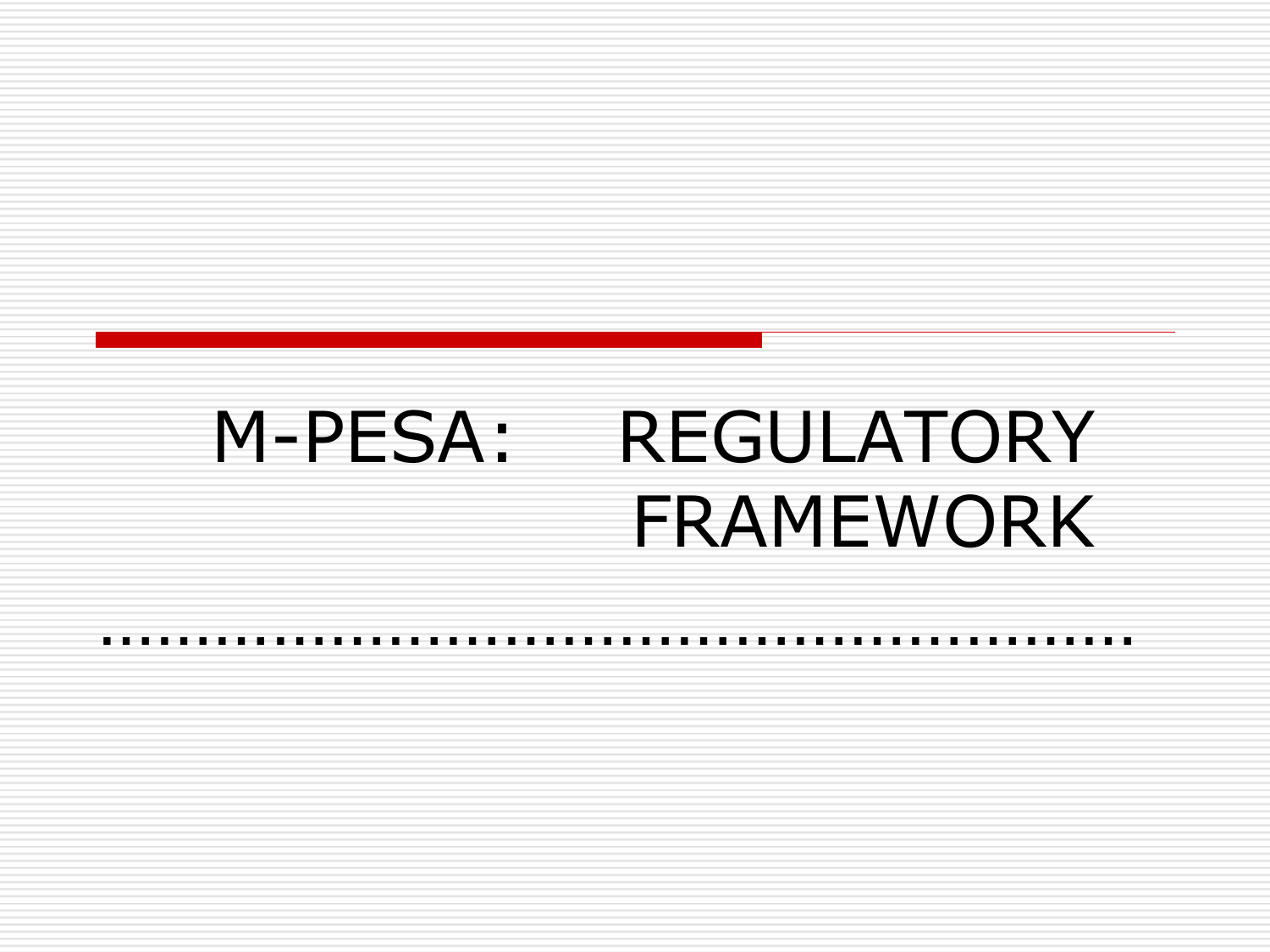#### M-PESA



M-pesa is a money transfer service wherein users can use their mobile phones to store and transfer money.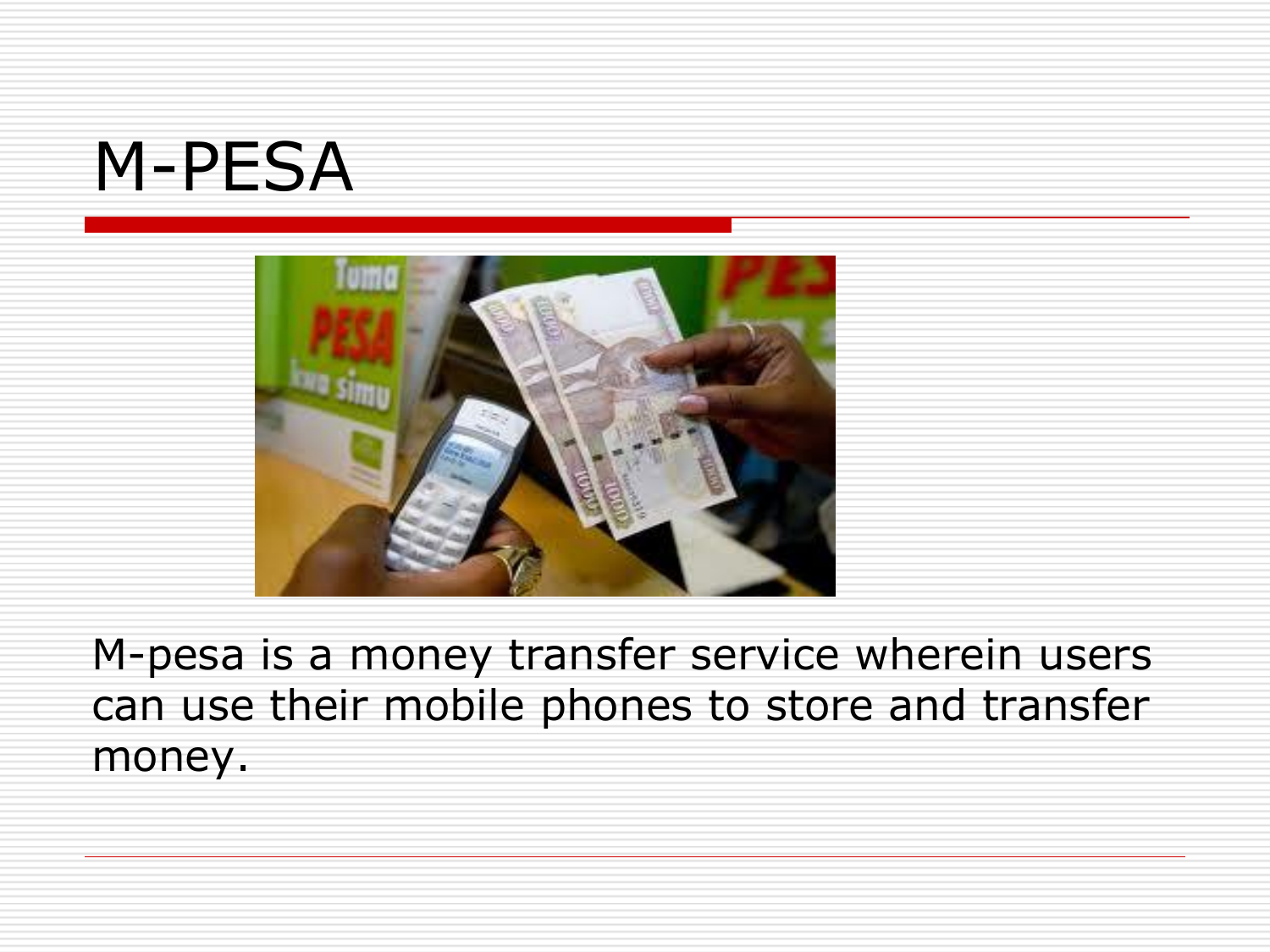## Background 1

- Developed in 2005 but launched in 2007 after the regulators had conducted the required due diligence.
- **The due diligence involved:**
- $\checkmark$  procuring a legal opinion to the effect that Safaricom was not engaged in banking business;
- $\checkmark$  Ascertaining the system's security mechanisms and
- $\checkmark$  Providing for minimum standards.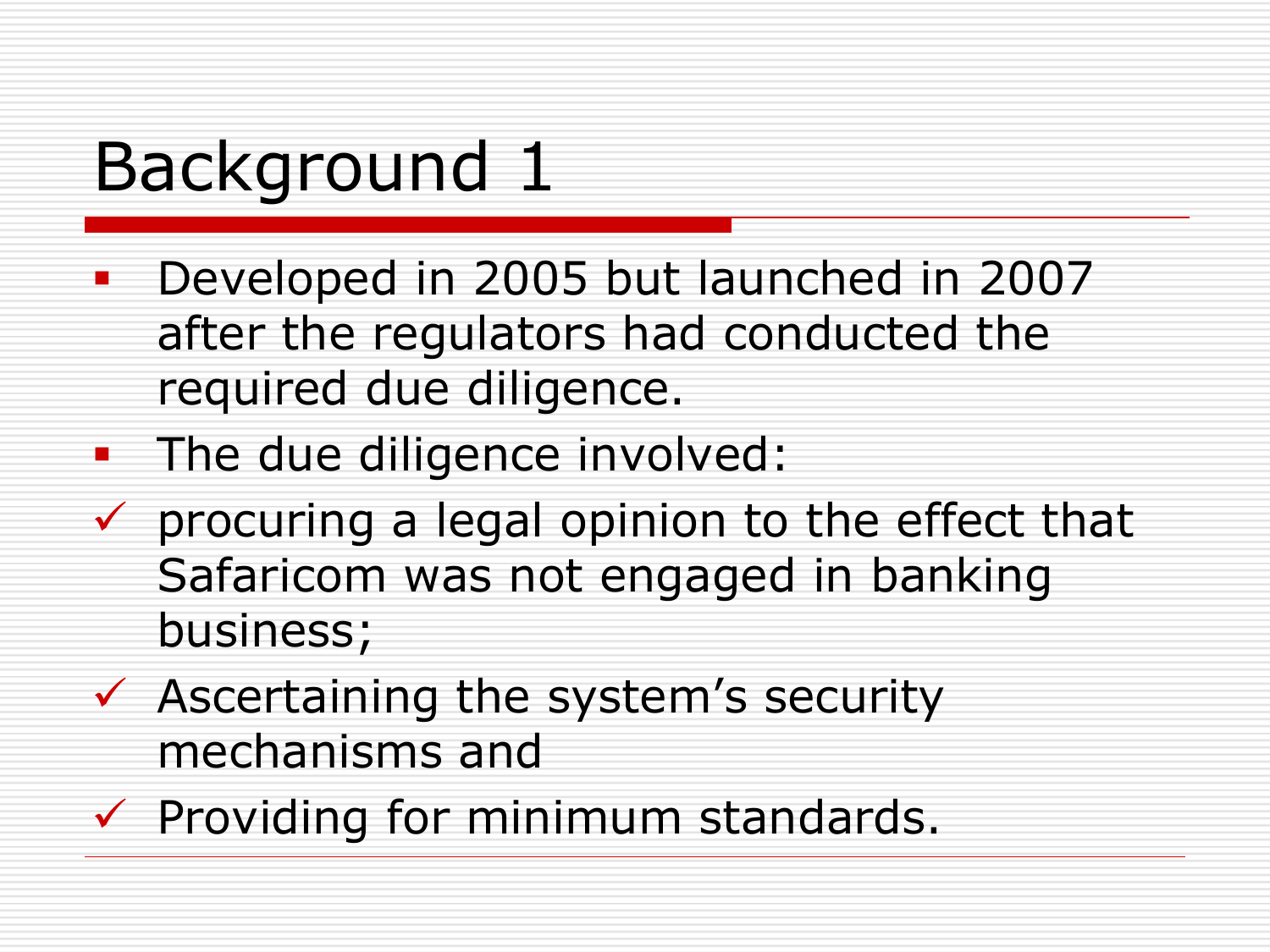### Background 2

- CBK, CCK and Ministry of Finance then assessed all associated risks before commissioning the project.
- **The CBK put in measures to ensure that** minimum standards were met.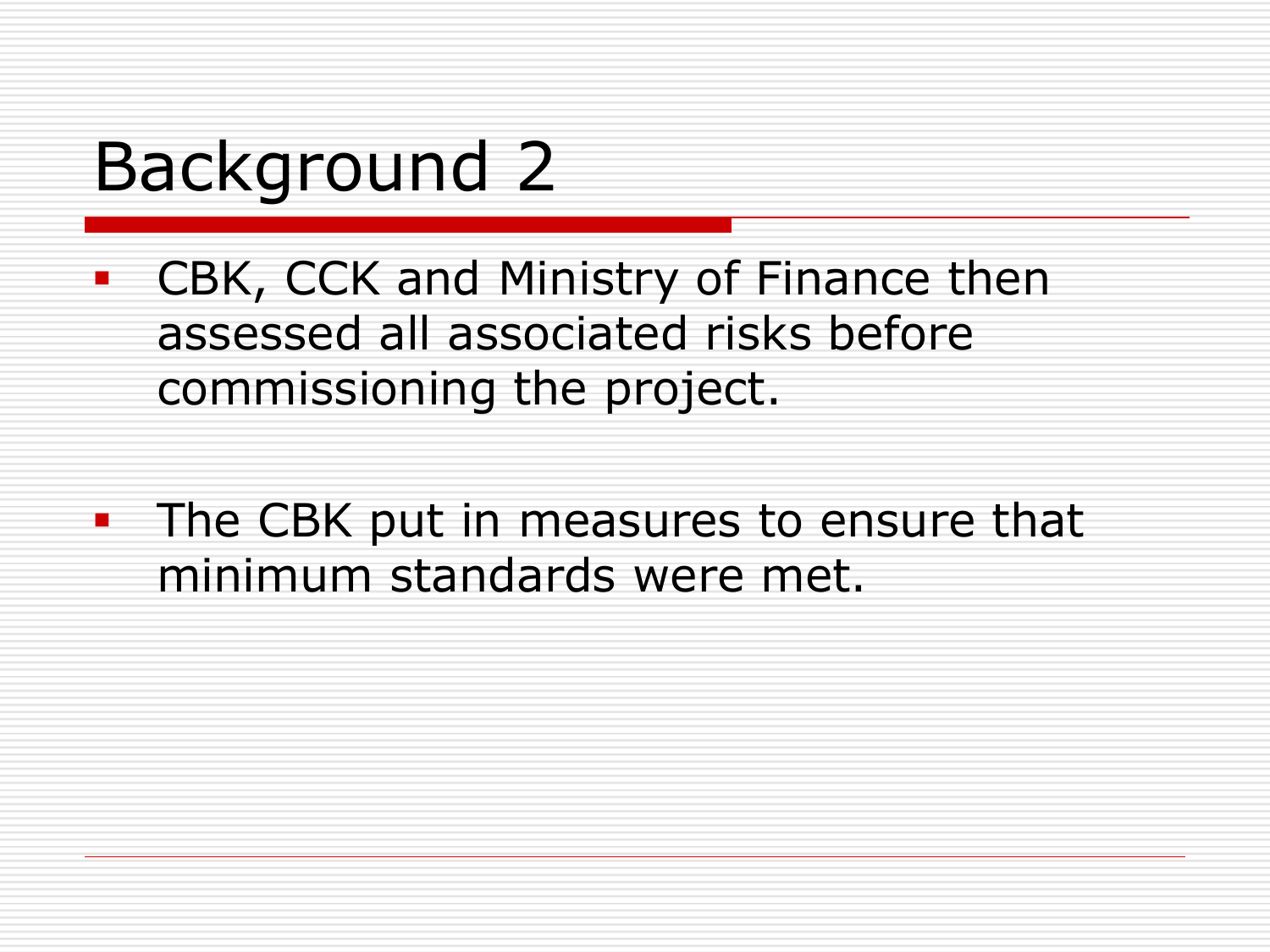### Current Framework

- Loose regulatory structure which facilitated the development and success of the system
- **The provider, Safaricom, was given the leeway to craft a** unique model that met the needs of the Kenyan market

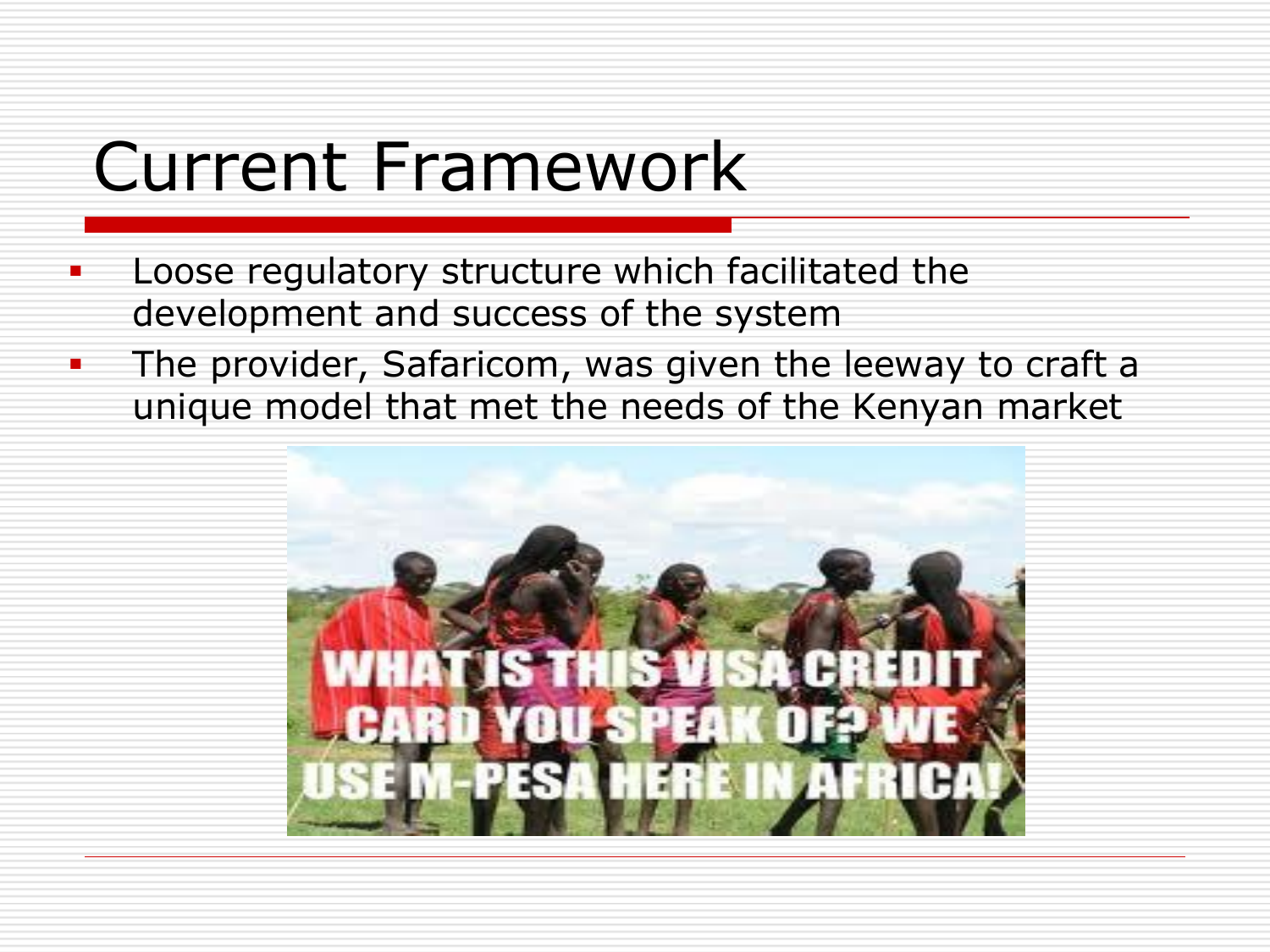### Current Framework

- **Safaricom operates under a special licence from CBK,** whose conditions are more relaxed compared to those of banks and other financial institutions
- **Concerns that this is a huge gamble which would have a** catastrophic effects in the event of the system's collapse.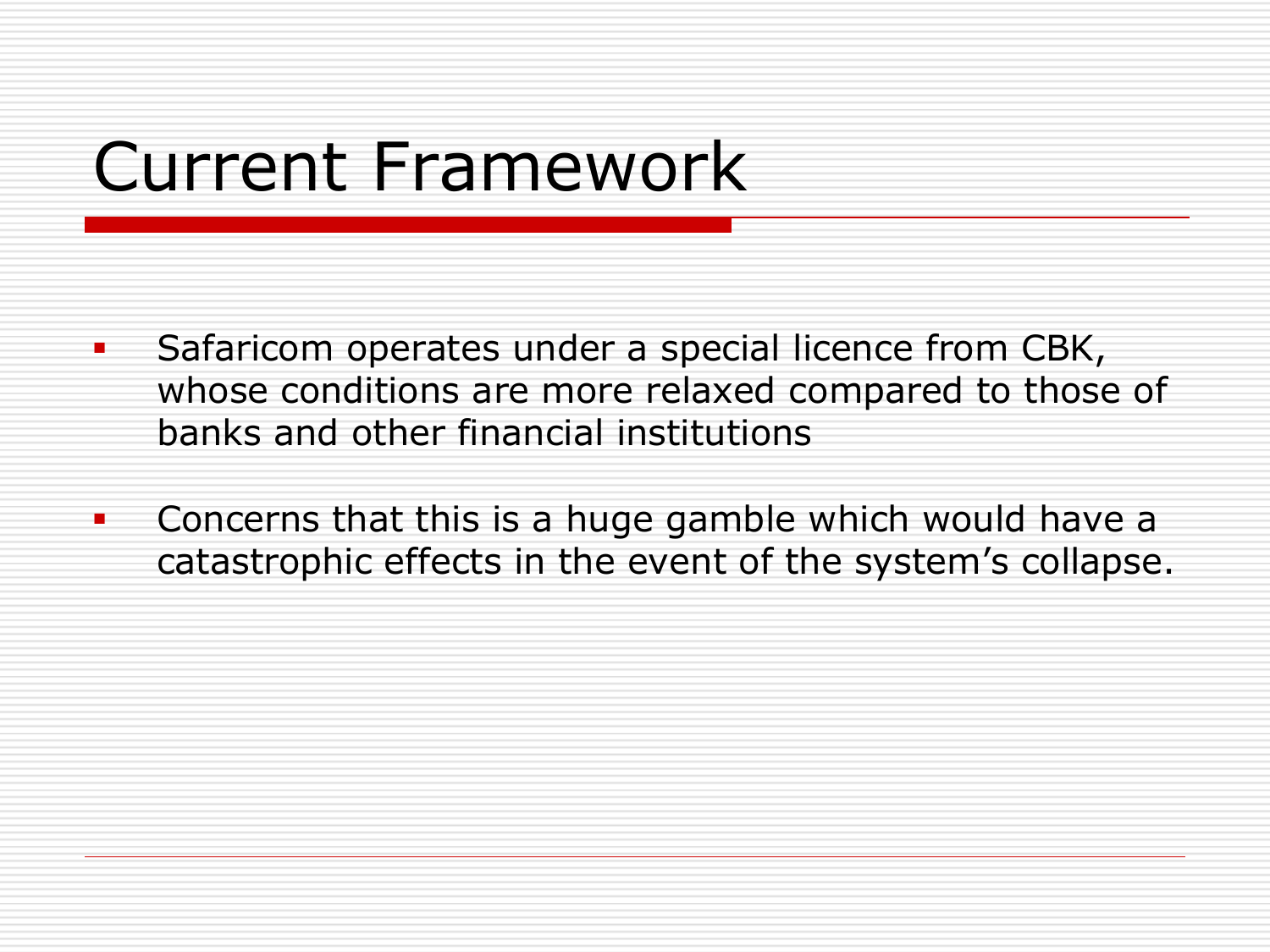## Applicable Legislation

- $\Box$  The Central Bank of Kenya Act as amended in 2003 gives CBK broad oversight mandate over payment systems, but does not provide for operational modalities
- □ CBK's agency guidelines issued in 2011
- $\Box$  Kenya Information and Communications Act
- **O** Consumer Protection Law
- $\Box$  Capital Markets Authority Act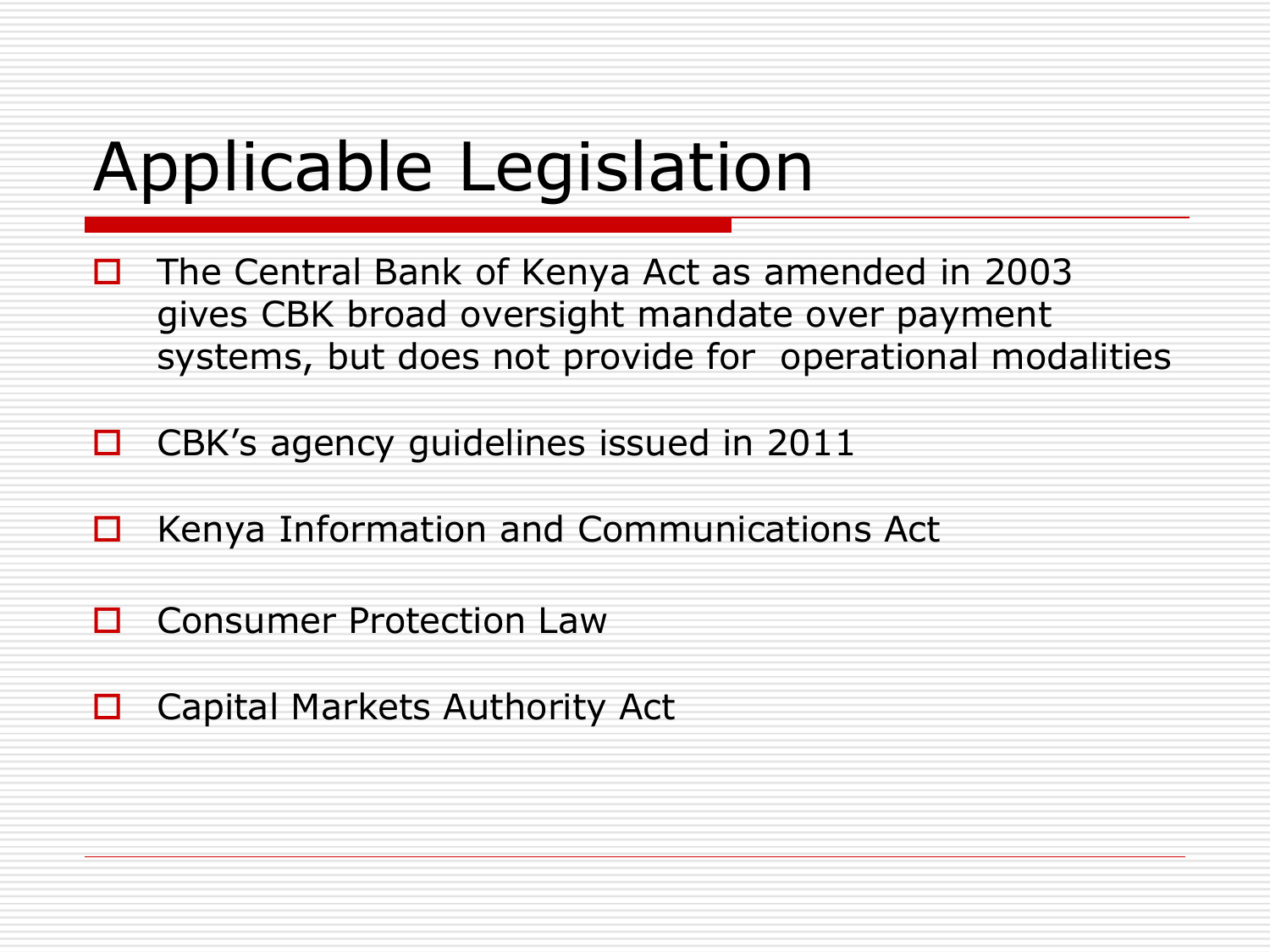### Proposed Legislation

- $\Box$  In 2011, the National Payment Systems Bill was introduced in parliament to regulate mobile transfers but the same wasn't enacted by Parliament.
- $\Box$  There is need to re-table the aforementioned bill for parliamentary approval.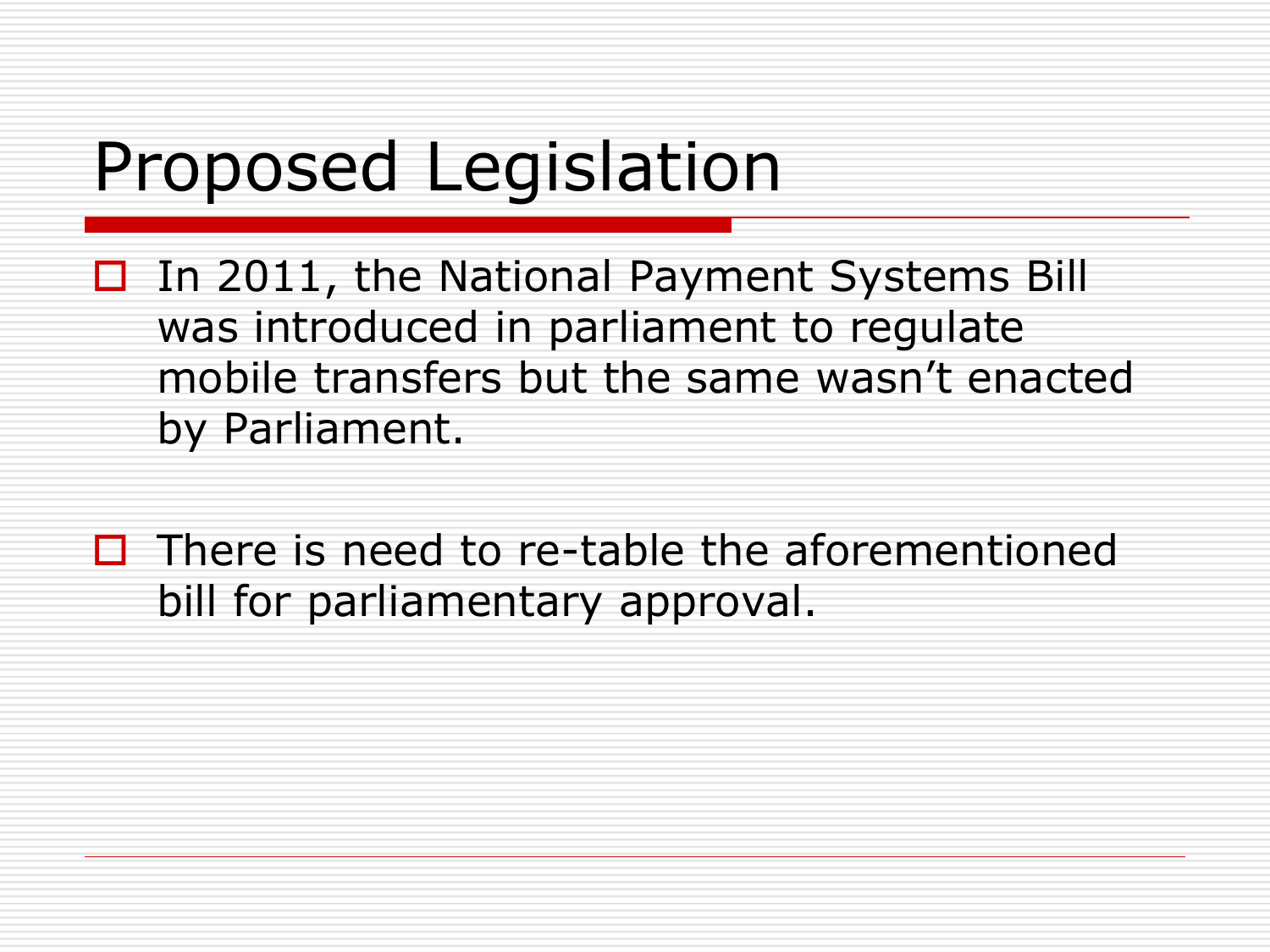#### Regulatory Challenges - 1

- $\Box$  the process is led by non-bank organisations, outside the scope of financial regulation
- $\Box$  being a new concept, the regulators have very limited precedence to draw upon
- $\Box$  the mobile platforms cut across various sectors and none of the regulators are is conversant with all the operational aspects
- $\Box$  M-Pesa is a unique innovation that is rapidly evolving
- $\Box$  laws must be flexible in order to accommodate new changes and not confine development of new products.
- $\Box$  insufficient expertise to craft the necessary legislation and lack of global best practices;
- $\Box$  the need to counter balance competing policy requirements;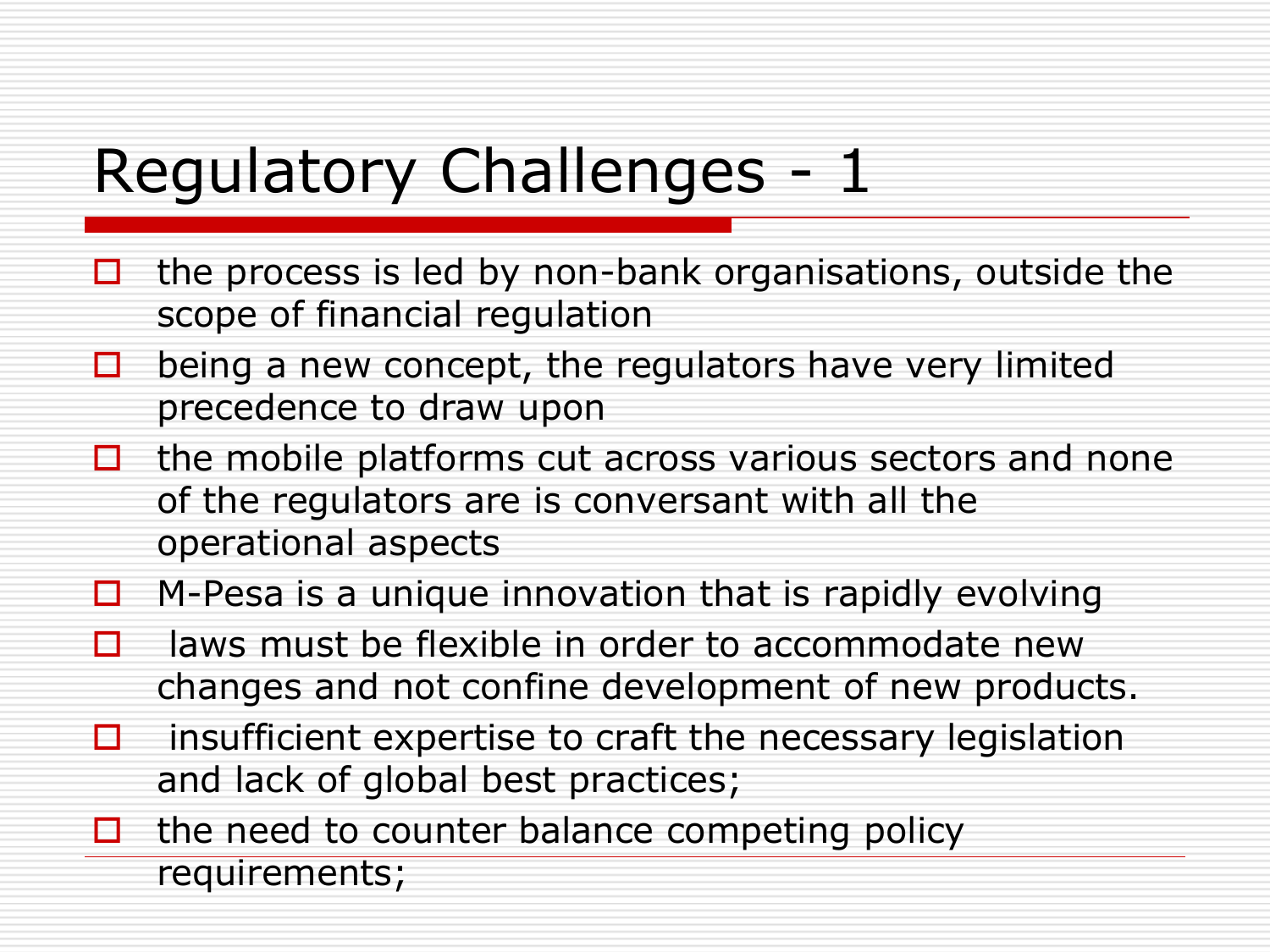#### Regulatory Challenges - 2

- $\Box$  Identifying the appropriate legislation is a challenge
- $\Box$  the need for a level playing ground for companies in diverse industries
- $\Box$  There is indecision over which institution would be best placed to act as the regulator
- $\Box$  lack of best practices what works in one country may not work in another
- $\Box$  lack of adequate consumer protection mechanisms
- $\Box$  Requisite regulation, such know your customer guidelines, might limit innovation and restricts the provision of cheap products to the consumer.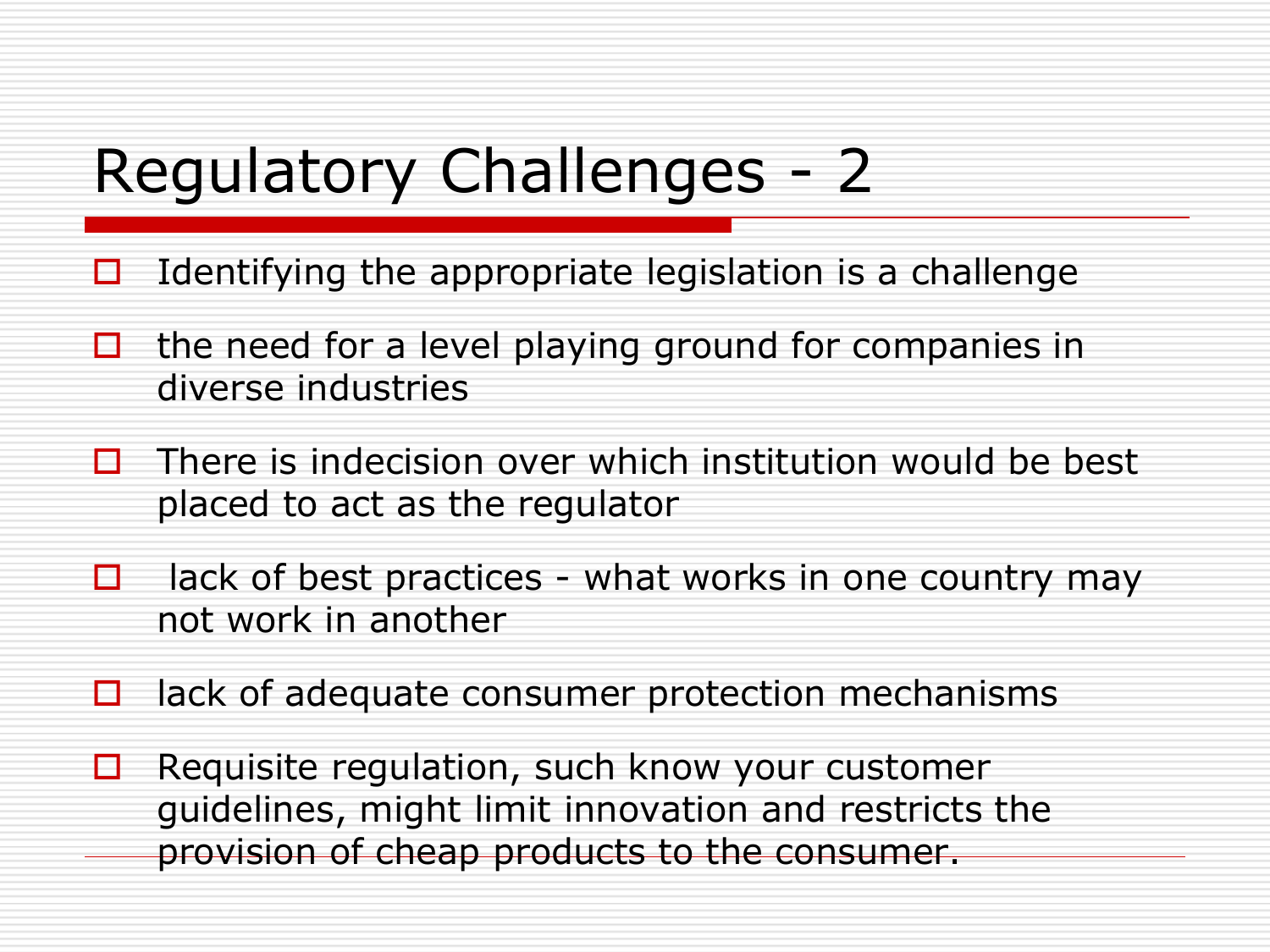# Justification for Formal Regulations –1

- $\Box$  The national economy is a sensitive matter of great public interest
- $\Box$  CBK needs to exercise broader oversight over the stability of payment systems across the economy
- $\Box$  delaying regulation causes genuine anxiety since the participants are not clear as to their rights and obligations
- $\Box$  Laxity can lead to unnecessary complications when innovations grow into complex systems and become too complicated to regulate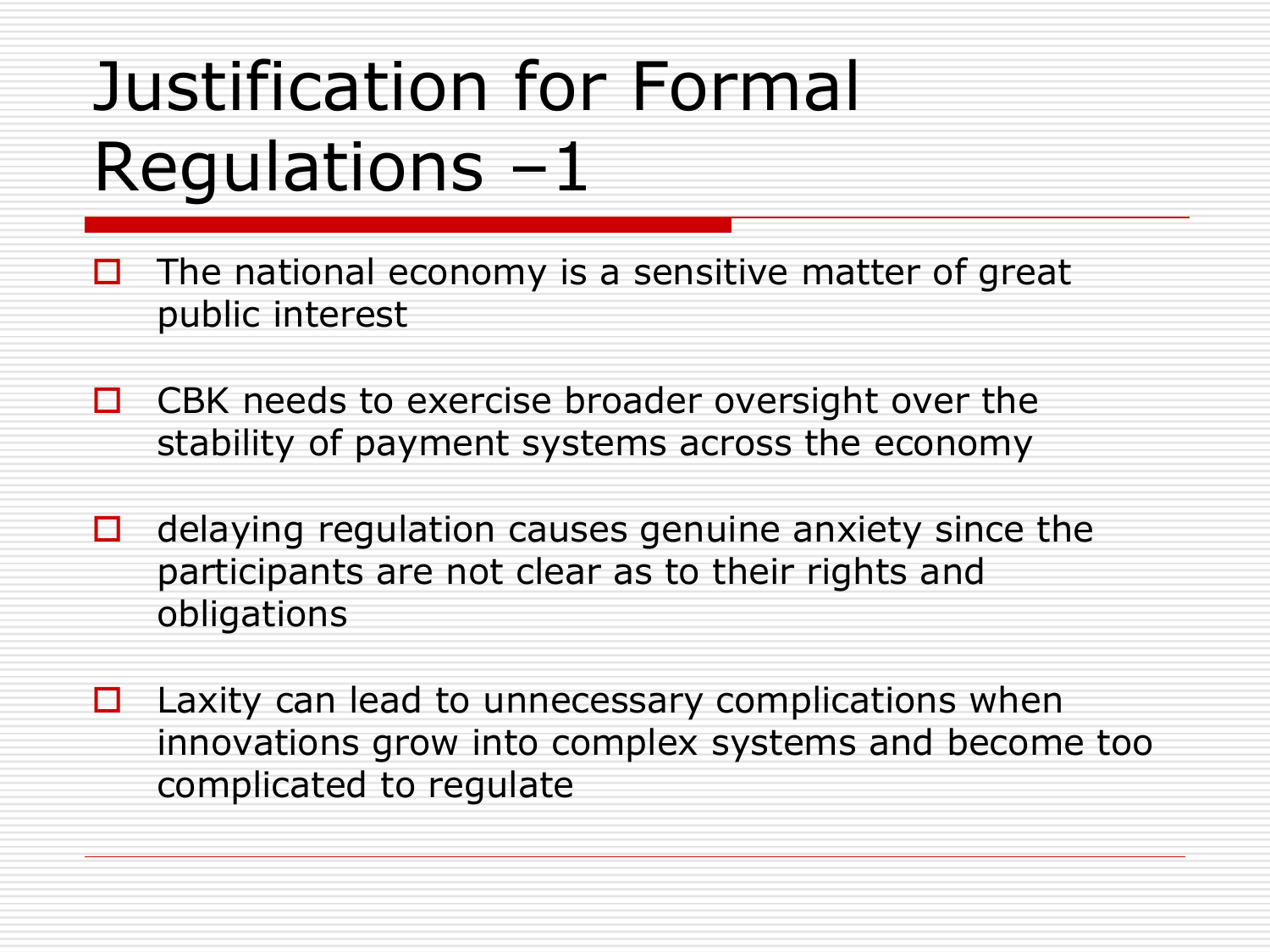# Justification for Formal Regulations – 2

- $\Box$  It is dangerous to operate such a large payment and financial structure outside the regulatory framework
- $\Box$  Need to ensure financial stability of the economy
- $\Box$  Need to preserve public confidence
- $\Box$  Need for enhanced data privacy laws necessary
- $\Box$  Consumer protection
- $\Box$  Need to guard against anticompetitive and monopolistic practices.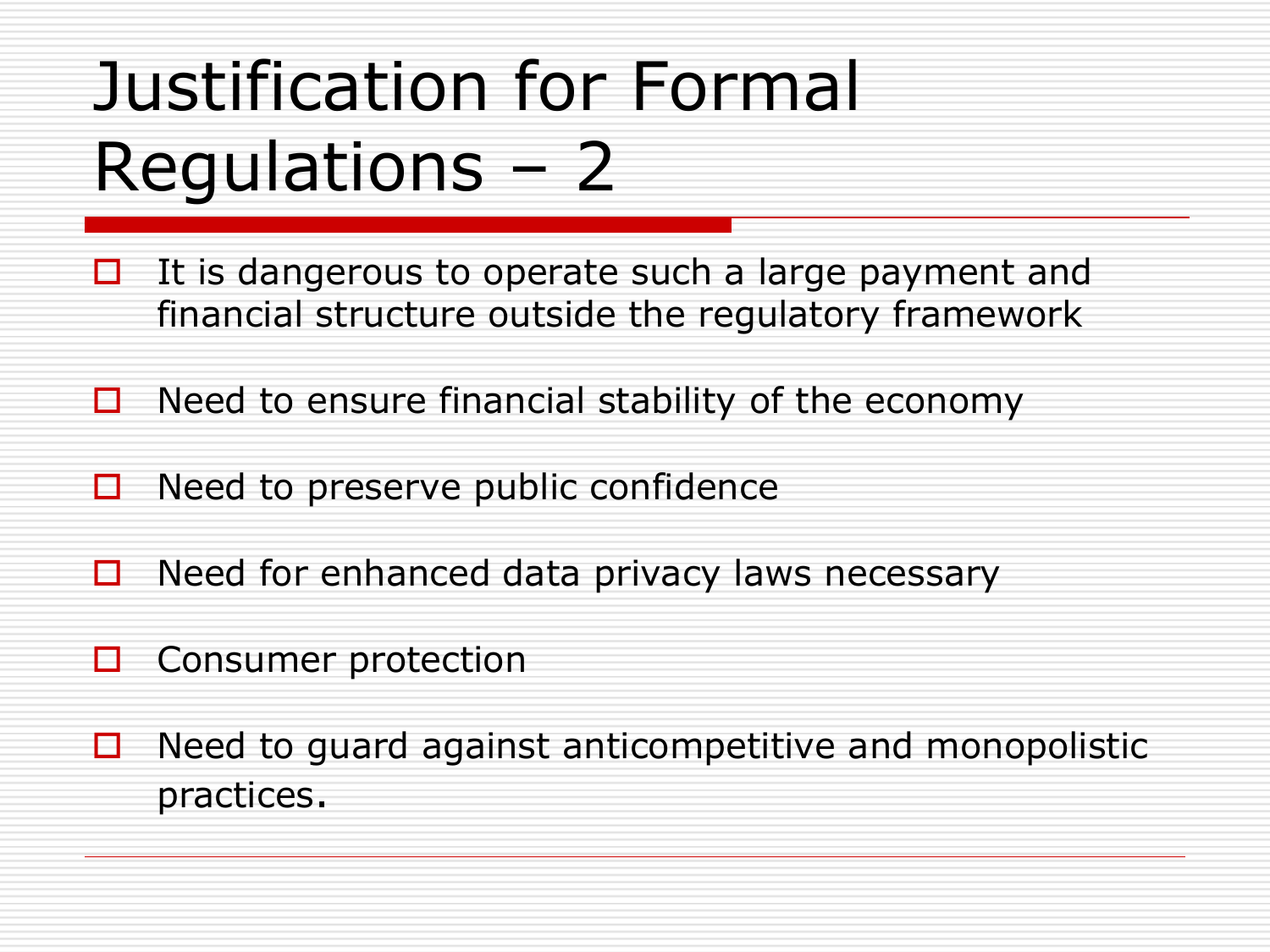### WAY FORWARD - 1

- $\Box$  Establish flexible supervision models
- **Q** Consider Europe's approach, in separating the regulation of payment services from the regulation of credit institutions
- $\Box$  Transformational regulation which is country focused
- $\Box$  Regulators need to be adaptable so as to grapple with issues beyond their expertise
- $\Box$  Need for standardized laws which will establish an enabling environment for new innovations and promote the growth of the industry
- $\Box$  Co-operation of the relevant agencies involved in policy/regulatory development and supervisory practices to ensure consistency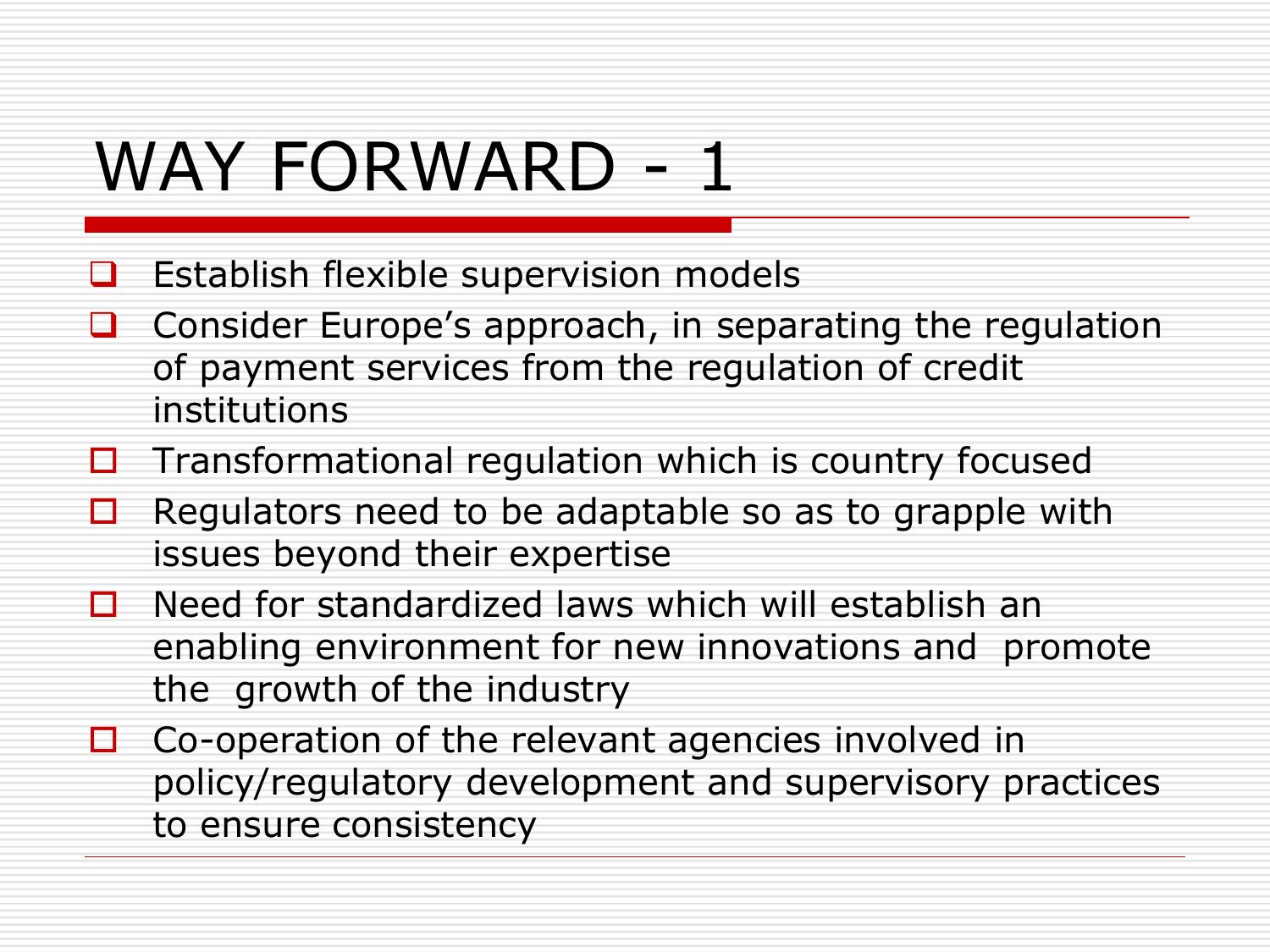### WAY FORWARD - 2

- $\Box$  Appropriate and inclusive regulation which increases confidence, levels the playing ground, increase collaboration while protecting the stability and integrity of the financial system
- $\Box$  Instrumental laws which balance policy objectives for financial inclusion, and a secure payment system.